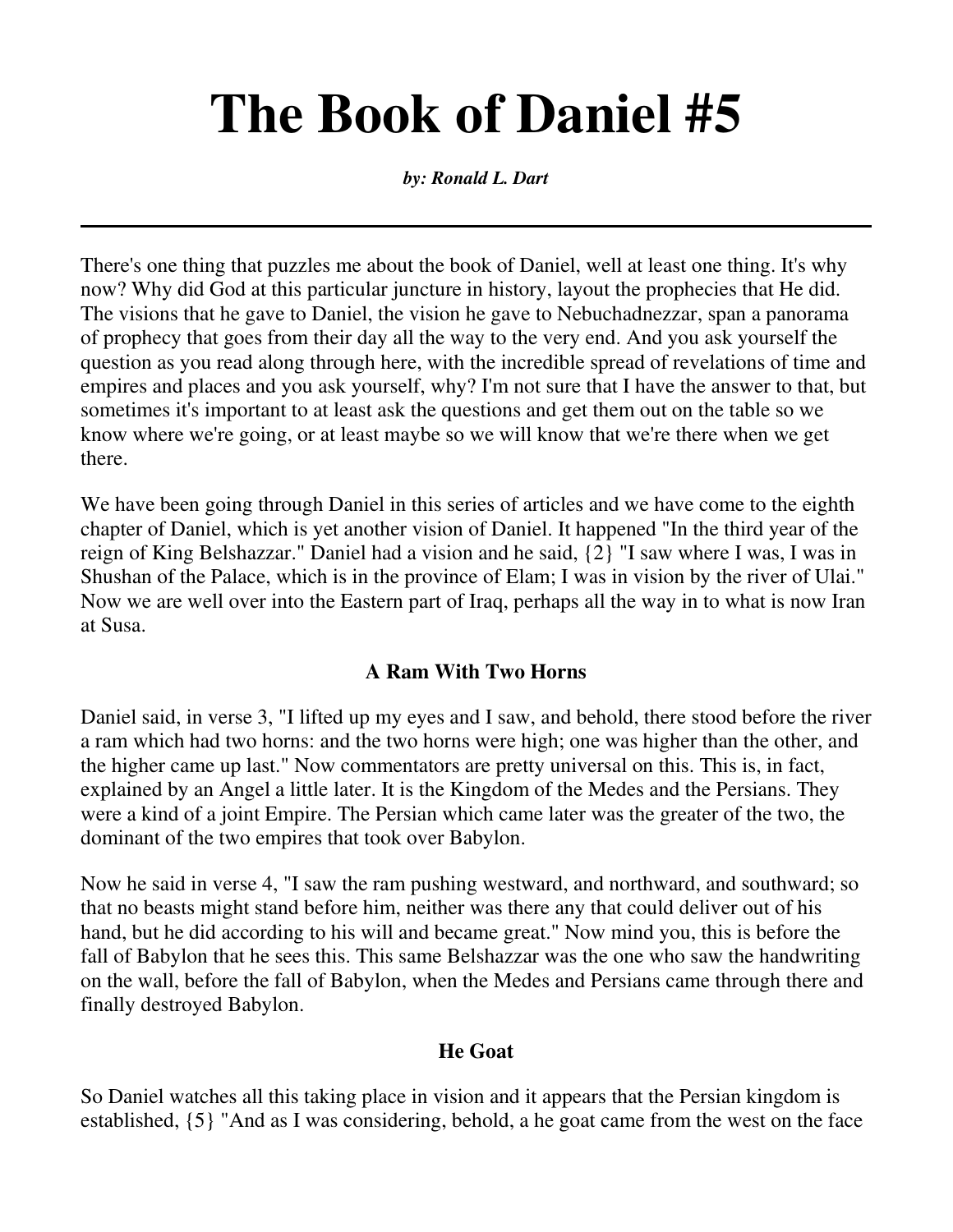of the whole earth, he didn't even touch the ground he was coming so fast. He had a notable horn between his eyes." This is Alexander the great. The notable horn was this single leader of that Empire.

And, verse 6, "He came to the ram that had two horns (Medes and the Persians), which I had seen standing before the river and he ran to him in the fury of his power. {7} And I saw him come close to the ram and he was moved with choler against him and smote the ram and broke his two horns, and there was no power in the ram to stand before him, he cast him down to the ground and trampled him; and there was no one that could deliver the ram out of his hand." Wow, this is a pretty apt description of the facts that we now know from history of what happened when Alexander the great came through that part of the world. He simply overcame and destroyed the Persian Empire. They might as well have dropped their arms in the first place. Alexander's generalship was just too much for them.

Therefore, verse 8, "the he goat (Alexander) waxed very great and when he was strong, the great horn was broken and before it came up four notable ones toward the four winds of heaven." Now there is a consensus that these represent the four generals of Alexander the great. After his untimely death, I think he was 31, the empire was divided into four kingdoms. The two significant ones were headquartered in Syria and in Egypt.

## **A Little Horn**

Now in verse 9, "out of one of them came forth a little horn, which waxed exceeding great toward the South, the East, the pleasant land. {10} And it waxed great, even to the host of heaven, and it cast down some of the host and some of the stars to the ground, and trampled them."

Now, make a note of this little horn. He is not the same little horn that we saw in Daniel chapter 7. Chapter 7 had four beasts representing four successive great empires. There is a little horn on the fourth beast which does much the same thing, but this is different. This is on the third of these four great creatures. He precedes the one that comes later naturally. Now consider this little horn icon for a man who keeps recurring in history. How can a man appear again and again hundred's of years apart? Well, from a human perspective, he can't, that's not possible, but a certain spirit can appear again and again in different men. This little horn is a prototype of others who will come in the same spirit and with the same power, the power which some people would probably describe as demonic.

#### **Antiochus Epiphanes**

Verse 11, "He magnifies himself even to the prince of the host and by him the daily sacrifice was taken away and the place of his sanctuary was cast down." Now this happened in history, this little horn was one Antiochus Epiphanes. He is one of the successive rulers of that kingdom of one of Alexander's generals, the one that was headquartered in Syria. Quite a lot is known about him and his family and what he did. He was very intolerant of Judaism and made every effort to virtually stamp out Judaism.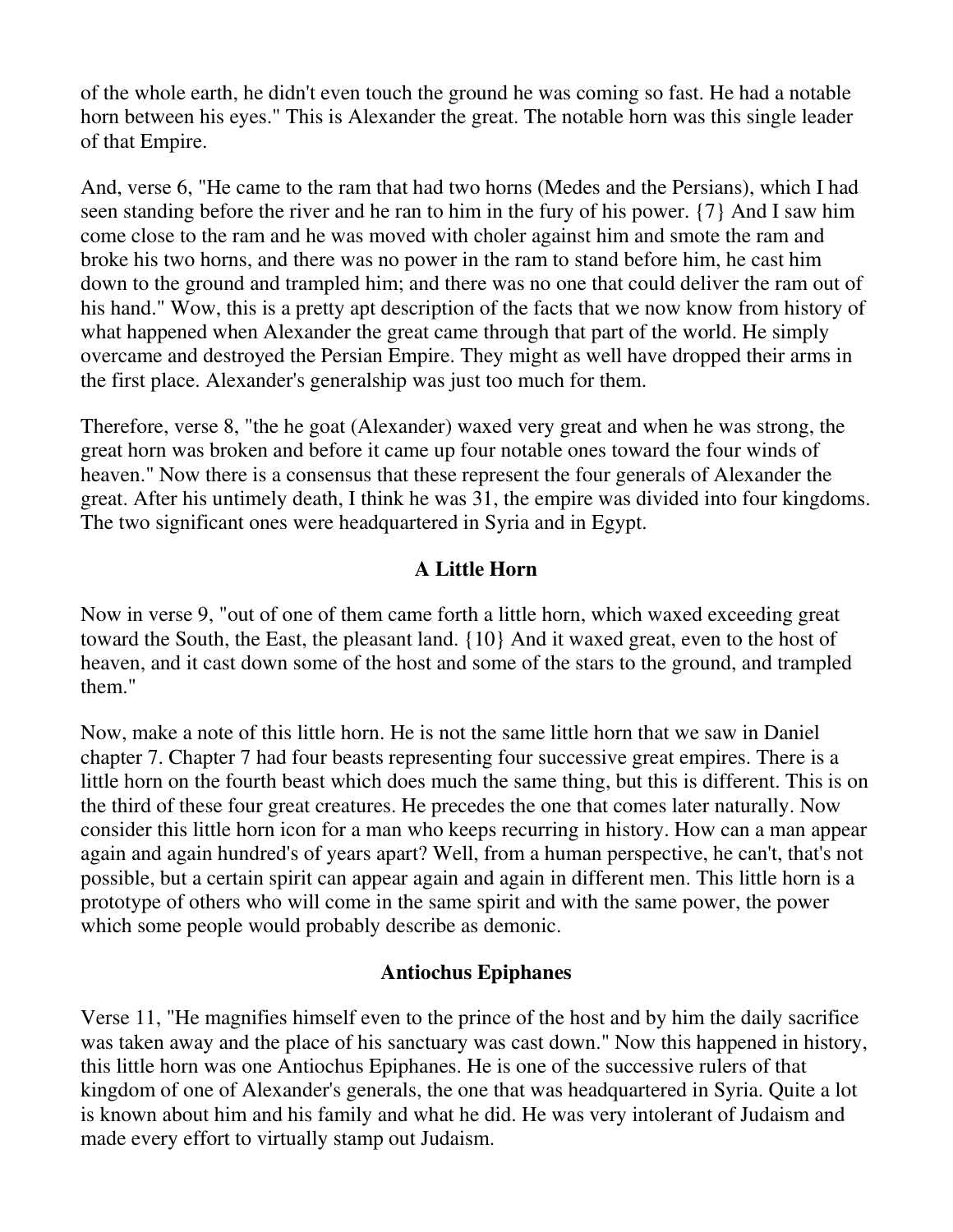"There was a host," verse 12, "that was given to him against the daily sacrifice by reason of transgression, it cast down the truth to the ground; it practiced and it prospered." He actually in some cases banned the practice of Judaism. He offered swine's flesh on the altar at the Temple in Jerusalem and defiled it. His whole purpose was to put a stop to this practice of Judaism and to Hellenize, that is to make Greeks out of everyone.

"Then I heard one Saint speaking," verse 13, "and another Saint said to that certain saint that spoke." Now what he has here is a couple of angels that are speaking. "And he asks, "How long shall be the vision concerning the daily sacrifice and the transgression of desolation to give both the sanctuary and the host to be trodden underfoot?" So we're going to have the daily sacrifice cut off, taken away. How long is this going to go on and how long is this desolation of the sanctuary going to last?

#### **2300 Sacrifices**

"He said to me," verse 14, "till 2300 evenings and mornings then shall the sanctuary be cleansed." Now this probably refers to the evening and morning sacrifices. 2300 of them would amount to three years and 55 days. Now this three years plus a bit is a recurring period of time in other prophecies all the way to the book of Revelation. I will not attempt to answer what that means or where it fits for you here. Just keep in mind that there's a three-year and a bit period that keeps cropping up.

He said in verse 15, "And it came to pass, that I even Daniel had seen this vision, and I looked for the meaning, then behold, there stood before me as the appearance of a man. {16} And I heard a man's voice between the banks of Ulai, which called and said, "Gabriel, make this man understand the vision." Now between the banks of the Ulai, there was a canal across there and there were two branches of the canal. I presume that whoever this is, is standing between the two canals that were there.

#### **Names of Three Angels**

He speaks out to the one man and says, "Gabriel, make this man understand the vision." Now we have a surprise that drops on us here. There is an Angel here and he has a name. His name is Gabriel. There are only three Angels that are named anywhere in the Bible. This one's name comes from two Hebrew words, one of which means warrior and 'el', which means God. 'Gabri' and 'el'. The other two Angels are named Michael (Jude 9) and Helel (Isaiah 14:12). You probably know Helel by his other name Lucifer. Michael's name means 'Who is like God'. They are the only three named. The presumption is that they were the three Cherubim closest to God's throne. Helel, Lucifer, is the one that fell, and is now Satan that is an adversary to God. Beyond this, there is a lot we would like to know but don't.

#### **The Time of the End**

Let's continue in verse 17 of Daniel 8, "So he came near to me and I stood and when Gabriel came, I was afraid and fell on my face. He said, "Understand, O Son of Man: for at the time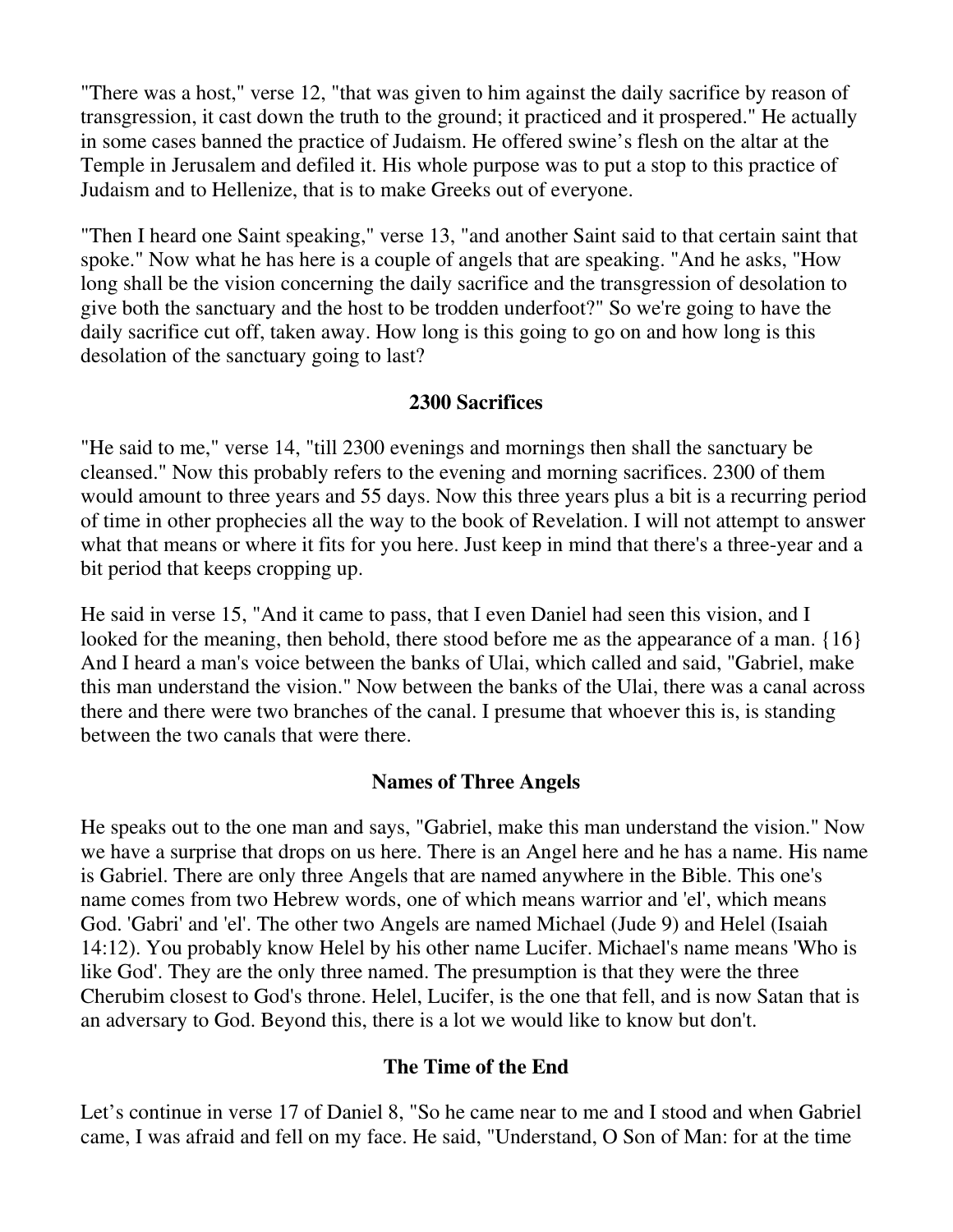of the end shall be the vision. {18} Now as he was speaking to me, I was in a deep sleep on my face toward the ground, but he touched me, and set me upright. {19} And he said, "Behold,. I'm going to help you understand what shall be in the last end of the indignation, for at the time appointed the end shall be." Now what is this Angel going to tell us about the meaning of this vision?

The first thing Gabriel has to tell Daniel about is that it is at the time of the end, when the vision comes to pass. Now there are people who believe that the entirety of all Old Testament prophecy was fulfilled in history and therefore has no end time application. I suppose they have a way they go about explaining this particular passage, maybe it's the time of the end of the Empire, or what have you, but I'm inclined to read this and think, especially based upon other things in Daniel, and the connection to other New Testament prophecies, that no, when he says at the time of the end, he means the extremity, that is the very end of man's misrule of this earth. So we ask the end of what? Well, the return of Christ probably and that is what I believe.

Let's resume in Daniel 8 and verse 20, "The ram which you saw having two horns are the kings of Media and the kings of Persia. {21} The rough goat is the King of Grecia, the great horn between his eyes is the first king." That's Alexander. {22} "Now that being broken, whereas four stood up for it, four kingdoms shall stand up out of the nation but not with his (Alexander's) kind of power. {23} And the latter time of their kingdom, when transgressors are come to the full, a King of fierce countenance, and understanding dark sentences, shall stand up.{24} And his power shall be mighty, but not by his own power and he shall destroy wonderfully, and shall prosper, and practice, and destroy the mighty and the holy people."

Now there are some interesting questions involved in this. For one thing, why on earth would we think of something being fulfilled at the end of time or at the time of the end, that has to do with Alexander the Great's Empire? Because it was long gone, long before the time of the end. What is he talking about? Well, one key may be found in this 'King of fierce countenance who understands dark sentences and is powerful, but not by his own power.' I take it that the phrase 'not by his own power' suggests something supernatural about this man. He has a higher power, but that power is not God. It is something entirely different. His understanding of 'dark sentences' is also suggestive of this. It has overtones of demonic influence, the spirit world.

#### **By Peace He Shall Destroy Many**

"Through his policy also," verse 25, "he will cause craft to prosper in his hand. He shall magnify himself in his heart, and by peace shall destroy many, he shall also stand up against the Prince of princes, but he should be broken without hand." Historically, this is all talking about one Antiochus Epiphanes, but I want you to think for just a moment about this expression 'By peace he shall destroy many.' If you want an example of how this works, look at the Oslo Peace Accords. Look at the Camp David peace agreements, look at all the peace agreements that have been made between Israel and the Palestinians.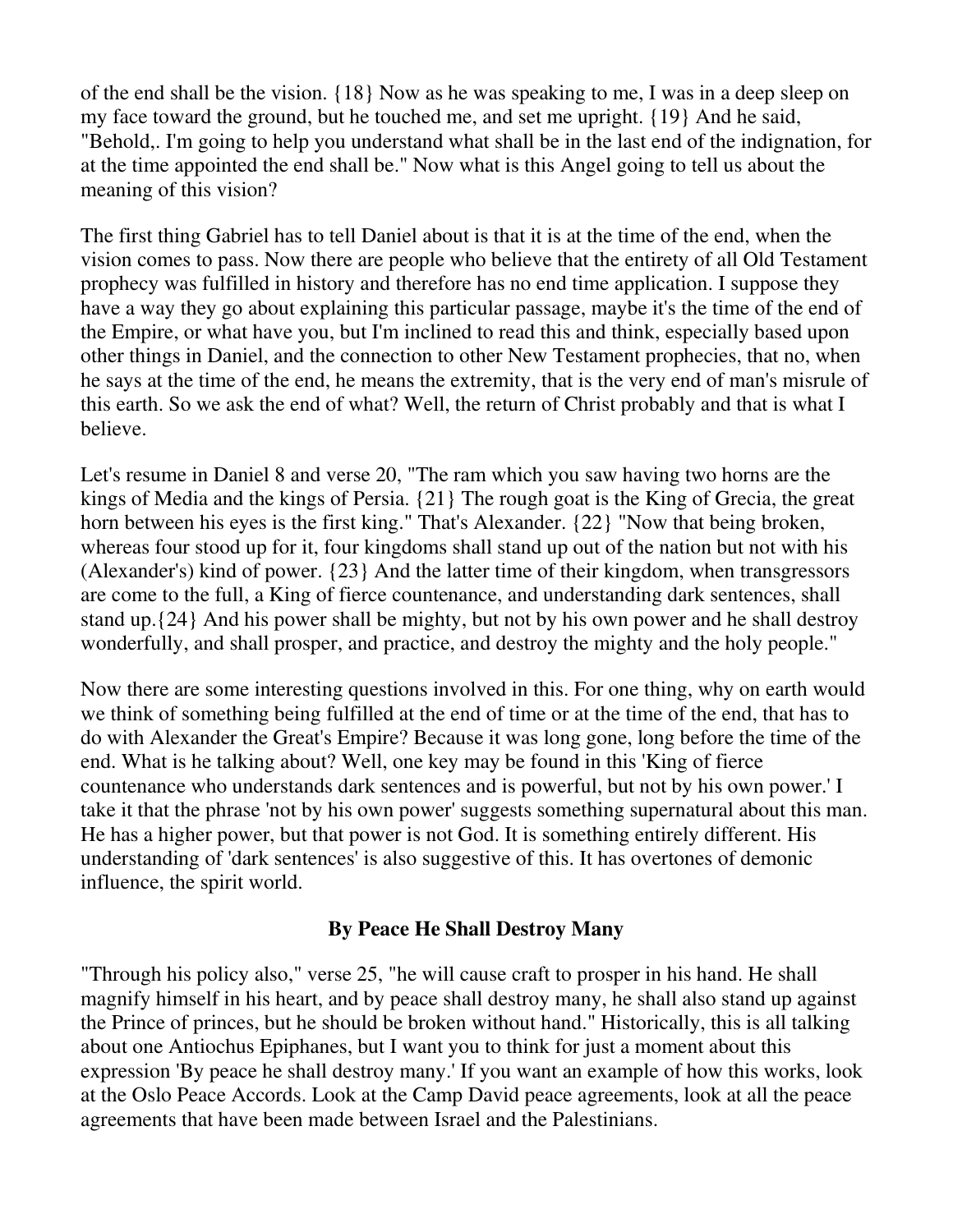If there is one thing that should become clear to people by now, but seems to be beyond other people's understanding, it is that the Palestinians have been using peace as an instrument of war. They actually cut deals, where they talk about peace, and they use the peace to destroy.

This man, this king of fierce countenance, will do something like this. He will make treaties and he will break them. He will talk about peace while he is undercutting the very people he was making peace with.

#### **This Vision Disturbed Daniel**

"The vision," verse 26, "of the evening in the morning, which was told is true. So shut up the vision for it shall be for many days." This thing Daniel is way off in your future. {27} "I Daniel fainted, and was sick for certain days, afterward I rose up and did the King's business, and I was astonished at the vision, but no one understood it." You know it is interesting, we have the benefit of hindsight in thinking about this vision. We can read what the angel told him and we can say, "I see that, that's this, that's the other thing, that's Alexander, that's Alexander's generals." We know what their names were. We have this benefit but Daniel did not. He went to his grave not understanding where this vision was going, but there's more.

### **Babylonian Captivity Would Last 70 Years**

Daniel nine and verse one, "In the first year of Darius, the son of a Ahasuerus, of the seed of the Medes, which was made King over all the realm of the Chaldeans, {2} In the first year of his reign, I Daniel understood by books the number of the years, whereof the word of the LORD came to Jeremiah the prophet, that he would accomplish 70 years in the desolations of Jerusalem." Now this appears to be the first time that Daniel realized he would not be going home. He had Jeremiah the prophet's work in hand and he studied it and prayed about it. He thought about it and finally he came to realize what it meant. He knew the captivity would end. Jeremiah and the other prophets had said so, but he had hoped against hope that he would be alive to see the end of it and that he would go back home. Now he knows that is not to be. It is a crushing experience for him to know that he is going to grow old and die in Babylon.

#### **Daniel's Prayer for His People**

"And I set my face," verse 3, " unto the Lord God, to seek by prayer and supplications, with fasting, and sackcloth, and ashes, {4} And I prayed to the Lord my God, and I made my confession, and I said, "O Lord, the great and dreadful God, keeping covenant and mercy to them that love him, and to them that keep his commandments. {5} We have sinned, and have committed iniquity, we have done wickedly, we have rebelled, even by departing from your precepts and from your judgments. {6} We haven't listen to your servants the prophets, who spoke in your name to our kings, our princes, our fathers, and to all the people of the land."

Now Daniel was a good man. He was a righteous man. Ezekiel lists him with Noah and Job (Ezekiel 14:14) as one of the three most righteous men in all of history, but notice how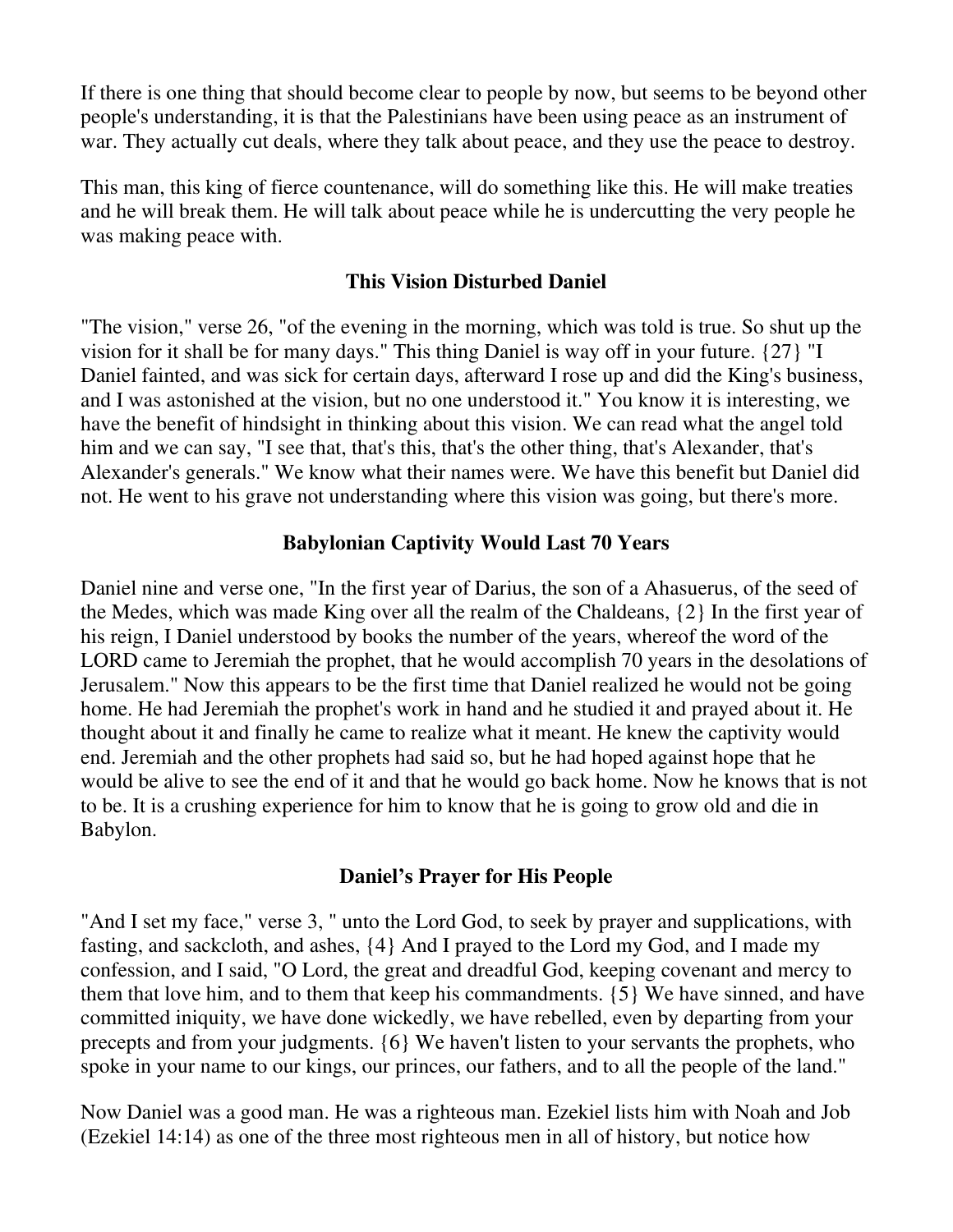Daniel makes no attempt to distance himself from the sins of his people. It is not , O Lord, they have sinned. O Lord, look at what rotten people they are. It is "O Lord, we have sinned."

"O Lord," verse 7, "righteousness belongs to you, but unto us shame faces us this day, to the men of Judah, to the inhabitants of Jerusalem, and to all Israel, that are near, and they that are far off, through all the countries where you have driven them because of their trespass at the trespassed against you." There is an allusion here to the northern tribes, who had taken captive a hundred years earlier.

"O Lord," verse 8, "to us belongs shame of face, to our Kings, to our princes, to our fathers, because we have sinned against you. {9} To the Lord our God belong mercies and forgiveness, though we have rebelled against Him, {10} Neither have we obeyed the voice of the Lord our God, to walk in his laws, which He set before us by his servants the prophets, {11} Yes, all Israel have transgressed your law, even by departing that they might not obey your voice, therefore the curse is poured upon us, and the oath is written in the law of Moses the servant of God, because we have sinned against Him." Daniel is saying we can't say we weren't warned. We can't say we didn't know. It was written back in Moses' day what would happen, if we forgot God, and look, that's exactly where we are.

"He has," verse 12, "confirmed his words, which he spoke against us, and against our judges that judged us, by bringing upon us a great evil, for under the whole heaven has not been done as is been done up on Jerusalem. {13} As it is written in the law of Moses, all this evil has come upon us, yet made we not our prayer before the Lord our God, that we might turn from our iniquities, and understand your truth." All these things happened and we still wouldn't turn around. We still wouldn't make our prayers. We wouldn't come to you God and say, "O show us where we are wrong. Plant our feet in the right way. We just went on in the way we were going.

"Therefore," verse 14, "has the LORD watched upon the evil and brought it upon us, for the LORD our God is righteous in all His works which he does, for we wouldn't obey His voice. {15} Now, O Lord God, you have brought your people out of the land of Egypt with a mighty hand, you have gotten your renown, as at this day, we have sinned, we have done wickedly. {16} O Lord, according to all your righteousness, I beseech you, let your anger and your fury be turned away from the city of Jerusalem, from your holy mountain, because for our sins and for the iniquities of our fathers, Jerusalem and your people have become a reproach to everyone around us. {17} Now therefore, O our God, hear the prayer of your servant, and his supplication, cause your face to shine upon your sanctuary that is desolate, for the Lord's sake. {18} O my God, incline your ear, and hear, open your eyes, look at our desolations, look at the city that's called by your name, for we do not present our supplications before you for our righteousness, but for your great mercies. {19} O Lord, hear, O Lord, forgive, O Lord, listen and do, defer not, for your own sake, O my God, for your city and your people are called by your name."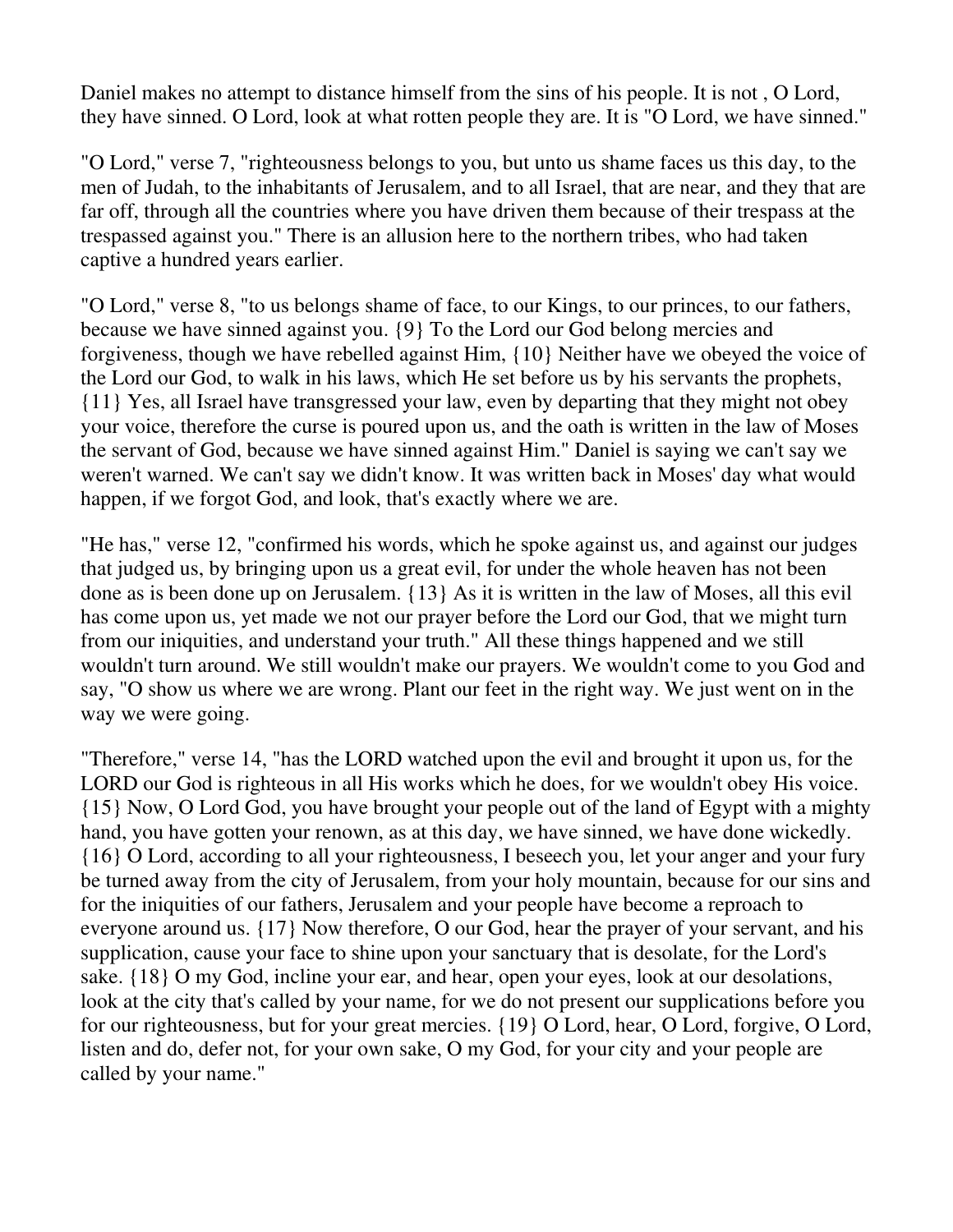You can almost feel the pain of those successive cries, "O Lord, hear, O Lord, forgive, O Lord, listen and do. O my God."

What we have here is really just a summary of the prayer because I don't think this was all there was to it. Daniel probably had prayed for some time.

### **Gabriel's Revelation to Daniel**

He says in Daniel 9 and verse 20, "And while I was speaking, and praying, and confessing my sin and the sin of my people Israel, and presenting my supplication before the LORD my God, for the holy mountain of my God." Now there is interesting thing about this, that while he himself was in Babylon, he was praying for Jerusalem. He was praying because he was concerned about what was there and a realization that more people were probably going to be going into the captivity, based upon what he was hearing of what Jeremiah was saying.

He said in verse 21, "While I was speaking in prayer, even the man Gabriel, whom I had seen in the vision at the beginning, being caused to fly swiftly, touched me about the time of the evening oblation." It's almost as though he was there kneeling and praying with the window open towards Jerusalem and he got a tap on the shoulder, and it was Gabriel.

"He informed me," verse 22, "and talked with me, and said, "O Daniel, I have been sent to give you skill and understanding. {23} At the beginning of your supplications the commandment came forth, and I am come to show you, for you are greatly beloved, therefore understand the matter and consider the vision." What a wonderful thing to say. "You are greatly beloved." Do you know what it would mean to have an Angel come and sit down in your room with you and say "You know, you are really greatly beloved by God."

## **Travel Is Not Instantaneous**

Also, interesting here, we tend to think, well at least I certainly do tend to think, that God is God and He can do things instantaneously. In other words, I'm praying, He hears my prayer, He snaps His fingers and presto it's done, but there seems to be a time element involved and some element of travel. Travel apparently is not instantaneous. We will find out more about that later, but in this case he says, "At the beginning of your supplication and the commandment came forth and I was sent immediately. So here I am." The implication is it took him a little while to get there.

## **Seventy Weeks**

Let's continue in Daniel 9 and verse 24, "Seventy weeks are determined upon your people and upon your holy city, to finish the transgression, to make an end of sins, and to make reconciliation for iniquity, to bring in everlasting righteousness, and to seal up the vision and